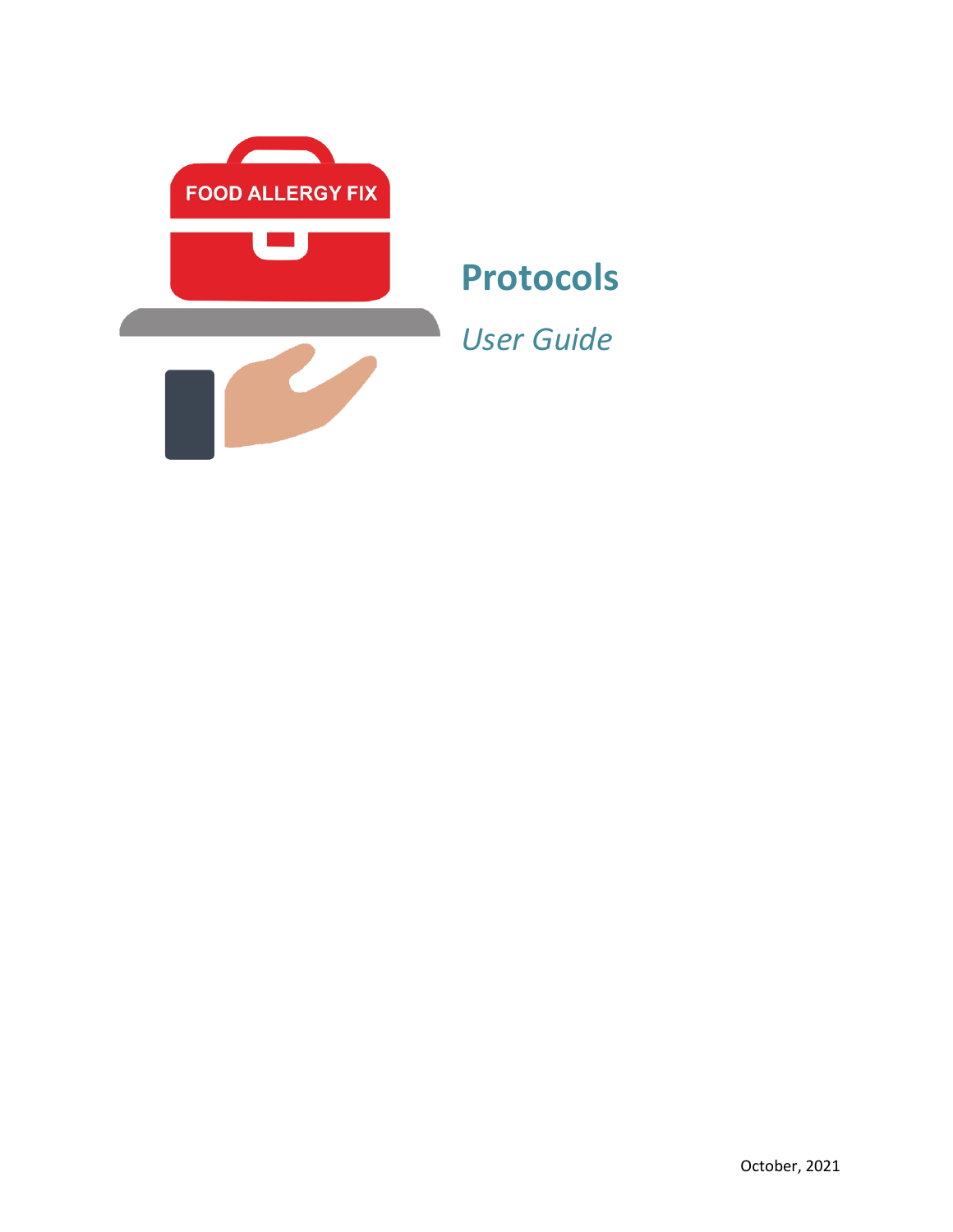# Contents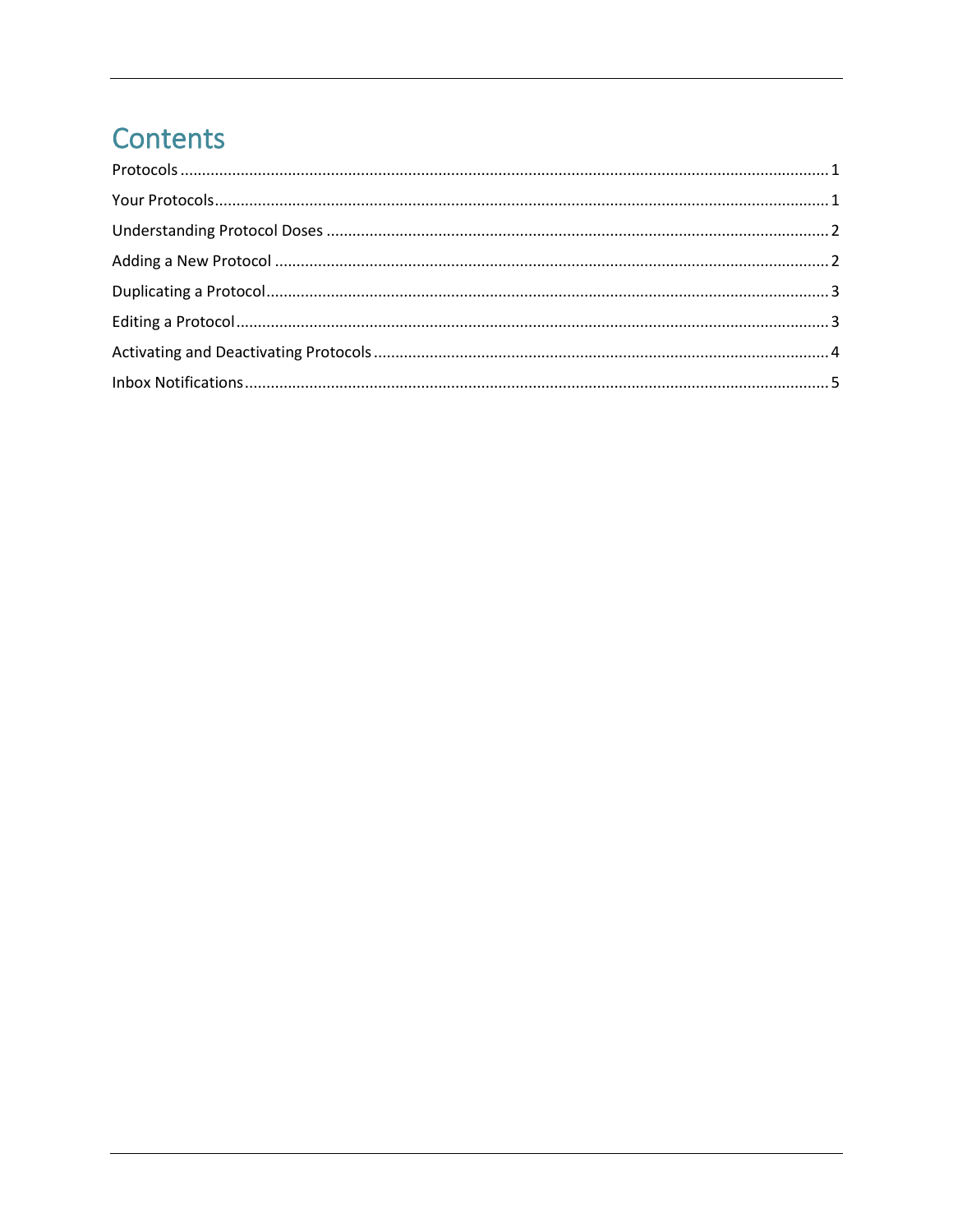## <span id="page-2-0"></span>Protocols

A protocol is the set of dosing rules for each type of food allergy you administer to your patients. Each protocol is a list of sequenced doses of a particular formulation, quantity and unit. All plans come with the Peanut (Palforzia) protocol. If you have the Bronze, Silver or Gold Plan, you will add the other protocols administered by your clinicians. The number of active protocols that you can have is determined by your plan. You can copy the Peanut (Palforzia) protocol and make changes to the copy to create a new protocol, or you can add a new protocol from scratch.

## <span id="page-2-1"></span>Your Protocols

The Your Protocols page is a list of all of your protocols. For your convenience, your plan information is also given, showing the number of active protocols you can have in your plan. From this page, you will manage all of the protocols used in your practice – you will add new protocols, copy or edit existing protocols, deactivate protocols, or view the patients using any particular protocol.

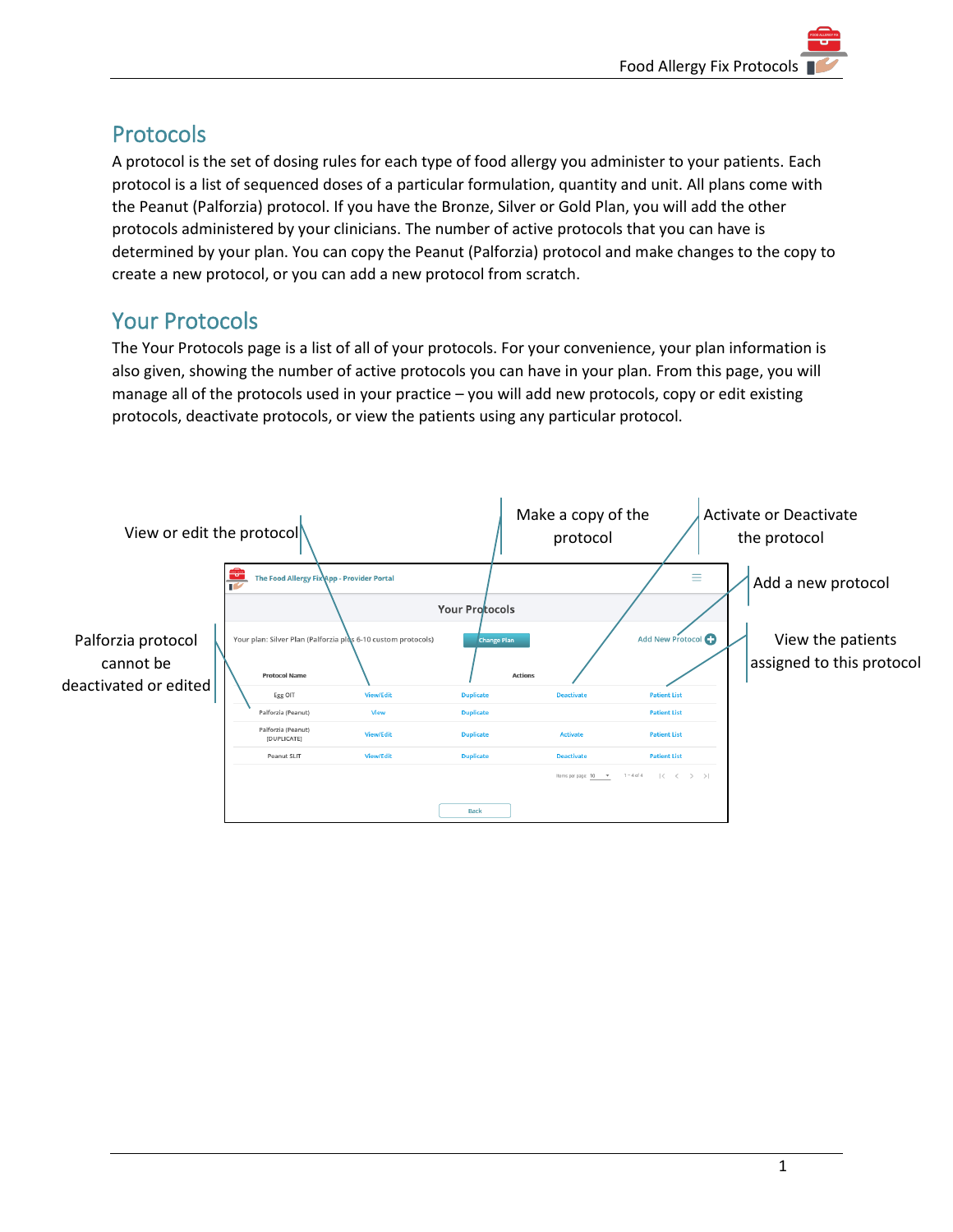## <span id="page-3-0"></span>Understanding Protocol Doses

You have a lot of flexibility when setting up your protocols. You will define the amount of each formulation taken at each dose. In some cases, a dose is defined in a single row in the protocol, as shown with doses 1A and 2a, below. If you need to combine multiple formulations to make a dose, you can do that as well, as shown with dose 3a and 3b, below. Multiple components are used when you need to combine units of different quantities (such as a 1 mg capsule and a .5 mg capsule to create a 1.5 mg dose) or to combine different components (such as a walnut capsule and an almond capsule).



## <span id="page-3-1"></span>Adding a New Protocol

Before adding a new protocol, you should write down each dose in the full protocol, including the formulation, unit and quantity of each component and dose. The information you enter here displays to patients when they administer their doses and should be clear, detailed, and easy to understand.

- 1. At the Your Protocols page, click **Add New Protocol**.
- 2. Enter a unique name for the protocol.
- 3. Select one of the following to identify the type of protocol:
	- **OIT:** Oral Immunotherapy
	- **SLIT:** Sublingual immunotherapy
- 4. Complete the first dose:
	- **Dose Formulation:** Enter a descriptive name for the dose formulation. This should be detailed enough that a patient can easily identify it among several possible formulations they are using. It may include the name of the formulation (such as wheat flour or egg white liquid), the color of a suspension or capsule, or the concentration (such as 1:1 v/v solution or 83.3 mcg/ml).
	- **Dose Quantity:** Enter the amount of the formulation administered in this dose. You can type the number in or use the up and down arrows to select a whole number.
	- **Dose Unit:** Click the drop-down arrow and select the unit for this dose.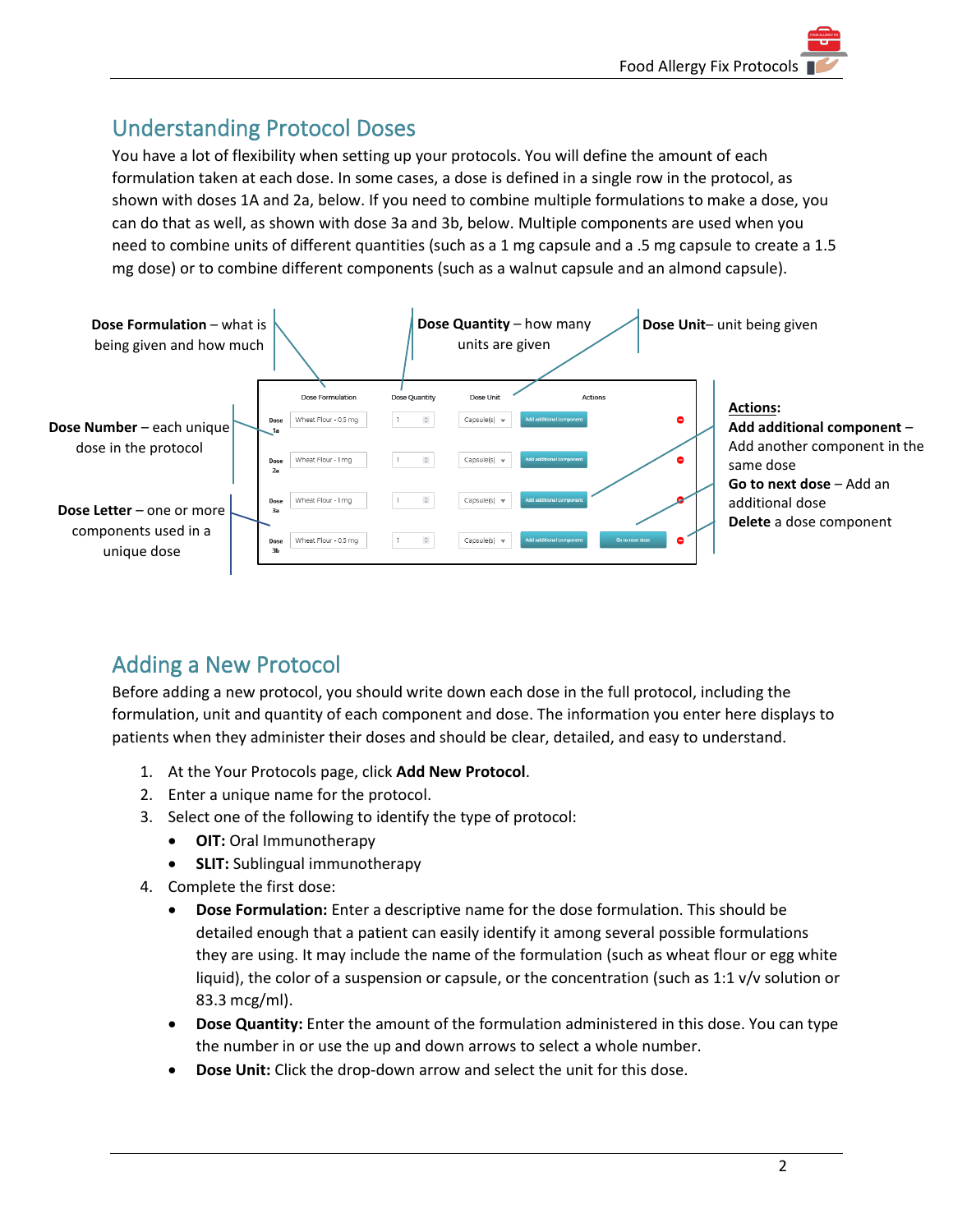- 5. If you need to add a second component to define the full dose, click **Add additional component** and complete the dose formulation, quantity and unit for the second component.
- 6. When the dose is completely defined, click **Go to next dose** and define the next dose. If the formulation is the same, you can copy and paste the Dose Formulation from the previous dose.
- 7. Continue adding doses and components until the full protocol is defined.
- 8. Click **Add** to save the new protocol.

#### <span id="page-4-0"></span>Duplicating a Protocol

Sometimes it will be easier to copy and modify an existing protocol than to add it from scratch. In this case, you will make a duplicate, and then edit that duplicate, changing the name and doses as needed. Be aware that you cannot insert dose rows into an existing protocol. You can only edit dose rows, add components to a dose row, and add new doses to the end of the protocol.

- 1. At the Your Protocols page, click the **Duplicate** Action for the protocol you want to copy.
- 2. When asked to confirm that you want to create a copy, click **Duplicate**.
- 3. A copy of the protocol is added to the list, labeled "[DUPLICATE]."
- 4. Click the **View/Edit** Action for the duplicate protocol.
- 5. At the View/Edit Protocol page, make all needed changes to create the new protocol. (See *Editing a Protocol*, below.)

#### <span id="page-4-1"></span>Editing a Protocol

When you edit a protocol, you can change any of the existing values, including the name, OIT/SLIT indicator, or any of the Dose Formulation, Quantity or Unit values. You can add a new component to any dose, or delete a dose. You can add doses at the end of the protocol, but you cannot insert a new dose row between existing doses. You can also use the Edit process to create a new protocol by saving your changes as a new protocol instead of changing the original protocol.

- 1. At the Your Protocols page, click the **View/Edit** Action for the protocol you want to change.
- 2. At the View/Edit Protocol page, change the Protocol Name or OIT/SLIT indicator as needed.
- 3. In the dosing rows, make any of the following changes, as needed:
	- Change the Dose Formulation, Quantity or Unit values.
	- Add a component to any dose using the **Add additional component** button.
	- Delete a row using the **Delete** button  $\bullet$ . Note that when you delete a row of a dose with multiple components (that is, multiple rows define a single dose), only the selected row is deleted. For example, if you delete row 3a for a dose that has a 3b row, only row 3a is deleted. Row 3b remains in the protocol. On the other hand, you can consolidate a multicomponent dose by changing the 'a' row and deleting the 'b' row.
	- Add a dose at the end of the protocol using the **Go to next dose** button.
- 4. When you have made all of the needed updates, save your changes:
	- To save your changes to the protocol, click the **Save & Override Existing** button.
	- To save your changes as a new protocol, click the **Save as New** button.
- 5. Click **Close** when notified that the protocol has been added or updated.

*Note*: To exit without saving any of your changes, click the **Back** button and click **Yes** when asked to confirm that you want to go back to the Your Protocols page.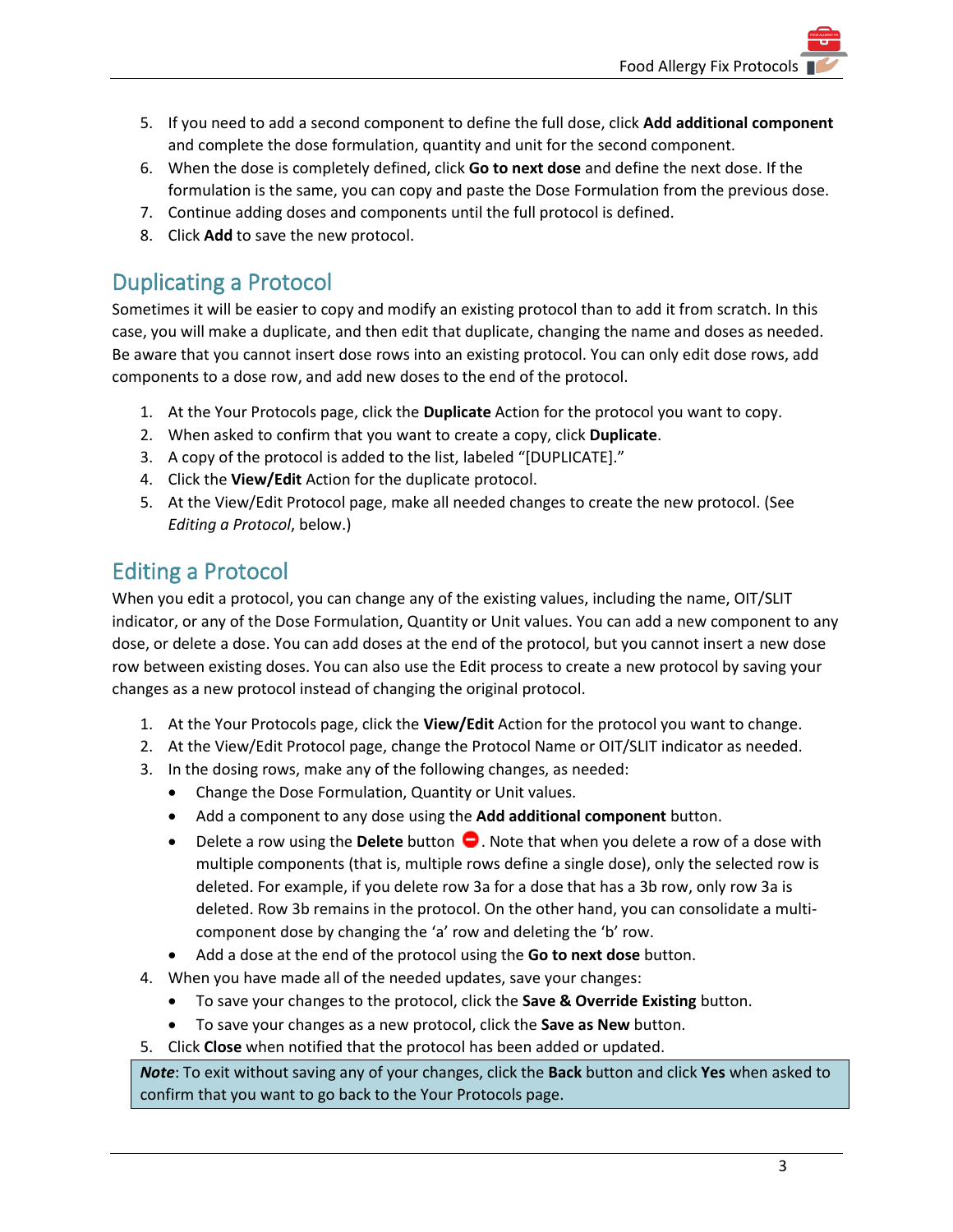# <span id="page-5-0"></span>Activating and Deactivating Protocols

When you create a protocol, it is added as active. This means that it is available to be assigned to patients and is counted toward the number of supported protocols in your plan. If you are not ready to begin using a protocol, or if you want to stop using a protocol, you should deactivate that protocol at the Your Protocols list.

Once you have reached your plan's maximum number of active protocols, you will not be able to add or activate any new protocols. You must deactivate one of the active protocols or change your plan to support additional protocols.

Finally, you cannot deactivate a protocol that has active patients assigned to it. In this case, you must first assign the patients to another active protocol before deactivating the protocol, as described below.

- 1. At the Your Protocols list, click **Patient List** for the protocol that you want to deactivate.
- 2. For each patient in the list, click View in the Assigned Protocols column.
- 3. At the Patient Assigned Protocols, click the Delete icon for the protocol that you want to deactivate.

|                                         | <b>Patient Assigned Protocol(s)</b>                                         |                                                                                                                                                                                              |                                                 |                                                                                                                                                                          |                                                     |                                                                                                                                                                                                                                                 |                              |                                                  |
|-----------------------------------------|-----------------------------------------------------------------------------|----------------------------------------------------------------------------------------------------------------------------------------------------------------------------------------------|-------------------------------------------------|--------------------------------------------------------------------------------------------------------------------------------------------------------------------------|-----------------------------------------------------|-------------------------------------------------------------------------------------------------------------------------------------------------------------------------------------------------------------------------------------------------|------------------------------|--------------------------------------------------|
| Assign the patient<br>to a new protocol | <b>Marco Mantin</b><br>DOB: May 27, 2002<br>Weight: 72 kg<br>Height: 183 cm | ◎ OIT ○ SLIT<br><b>Select Protocol</b><br><b>Observation Time</b><br>$\bigcirc$ 30 min<br><b>Dosing Frequency</b><br>O Once daily<br>◯ Twice weekly<br>$\bigcirc$ 6 x/ weekly<br><b>Back</b> | $\bigcirc$ 45 min<br>Twice daily<br>3 x/ weekly | <b>Starting / Current Dose</b><br><b>Select Protocol Dose</b><br>$\bigcirc$ 60 min<br>$\bigcirc$ 3 x/ daily<br>$\bigcirc$ 4 x/ weekly<br><b>Assign Current Selection</b> | $\bigcirc$ 90 min<br>O Once weekly<br>◯ 5 x/ weekly | <b>Assigned Protocol(s)</b><br><b>Treenut SLIT (SLIT)</b><br>Details:<br>• Dose Assigned:<br>1a: Green Solution (mcg) - 1 pump(s)<br>• Observation Time: 45 min<br>. Dosing Frequency: Once daily<br>· Assigned On:<br>Sep 19, 2021, 4:43:16 PM | $\widehat{\phantom{a}}$<br>齒 | Delete the protocol<br>you want to<br>deactivate |

- 4. Now, on the left side of the page, add the patient to a new protocol by completing the following:
	- **OIT/SLIT:** Select the type of immunotherapy protocol this patient will receive.
	- **Protocol:** Click the drop-down arrow and select from the active OIT or SLIT protocols available for your practice.
	- **Starting/Current Dose:** Click the drop-down arrow and select the dose in the protocol that the patient should start with. This may not be the first dose for patients who began the protocol before installing the mobile app. Click **Confirm**.
	- **Observation Time:** Select the length of time the patient should watch for reactions after taking a formulation dose. This controls the timer in the mobile app used to prompt the patient to log their reaction.
	- **Dosing Frequency:** Select how often the patient should administer a dose in the protocol. This controls reminders that are sent to the patient when they are due to administer a dose.
- 5. Click **Assign Current Selection**. An alert is sent to the patient's phone letting them know their new protocol is assigned.
- 6. Click **Back**.